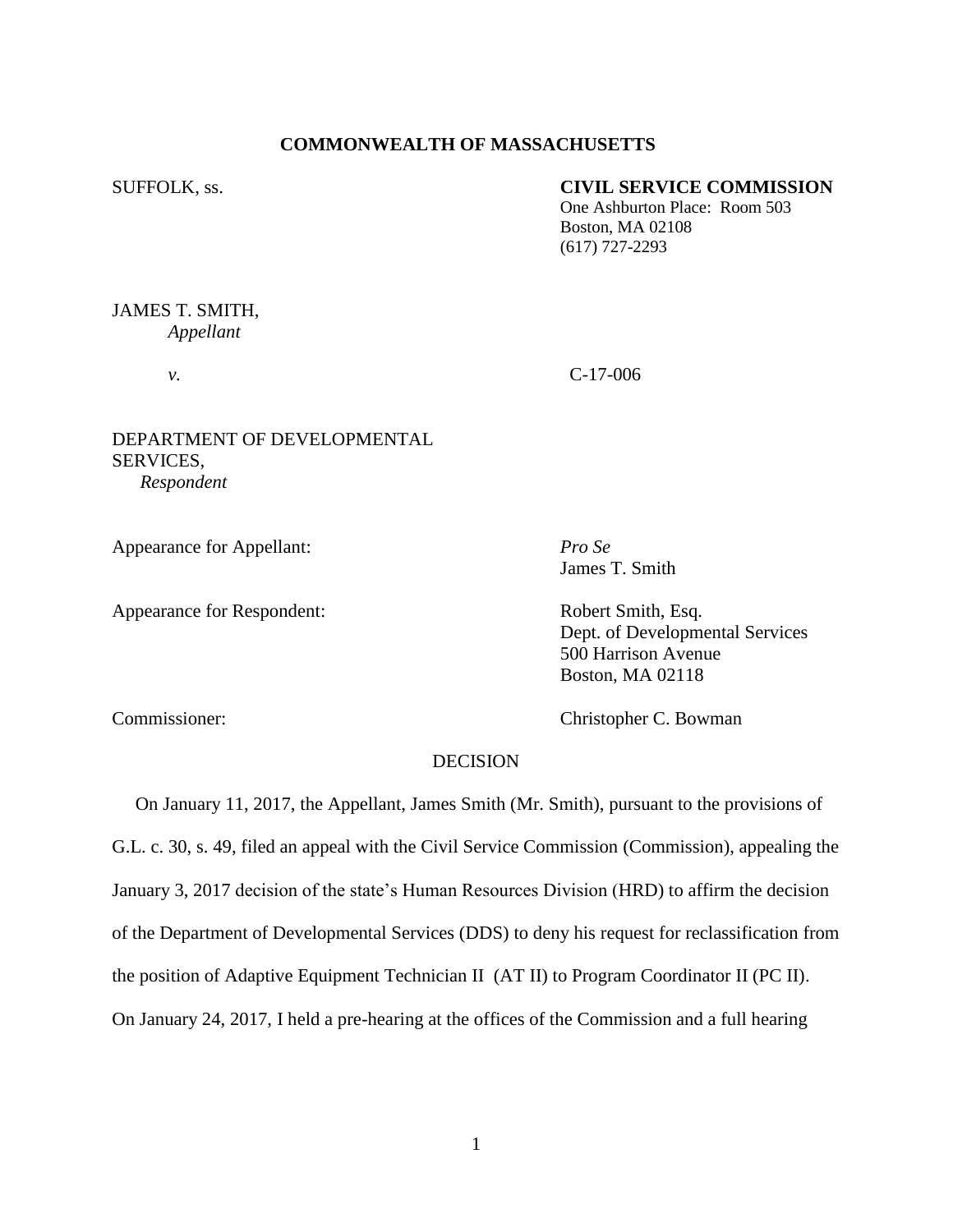was held at the same location on March 9,  $2017<sup>1</sup>$ . The hearing was digitally recorded and one CD was made of the hearing.<sup>2</sup> The parties submitted proposed decisions on April 3, 2017 (Appellant) and April 14, 2017 (Respondent) .

### **FINDINGS OF FACT:**

 Twenty-one (21) exhibits were entered into evidence. Based on the documents submitted into evidence and the testimony of:

# *For DDS:*

 $\overline{a}$ 

David Tranghese, Employment Services Manager;

### *For Mr. Smith:*

- Chadwick Shrum, Adaptive Equipment Designer C;
- Nicholas Whitaker, Adaptive Equipment Designer C;
- Thomas Mercier, Director, Assistive Technology Services;
- **James Smith, Appellant;**

and taking administrative notice of all matters filed in the case, and pertinent statutes,

regulations, policies, and reasonable inferences from the credible evidence, I make the following findings of fact:

1. Mr. Smith has been employed by DDS, which currently falls under the jurisdiction of the Executive Office of Health and Human Services (EOHHS), for approximately three (3) years. (Stipulated Fact)

<sup>&</sup>lt;sup>1</sup> The Standard Adjudicatory Rules of Practice and Procedure, 801 CMR §§ 1.00 (formal rules) apply to adjudications before the Commission with Chapter 31 or any Commission rules taking precedence.

 $2<sup>2</sup>$  If there is a judicial appeal of this decision, the plaintiff in the judicial appeal would be obligated to supply the court with a transcript of this hearing to the extent that he/she wishes to challenge the decision as unsupported by substantial evidence, arbitrary or capricious, or an abuse of discretion. In such cases, this CD should be used by the plaintiff in the judicial appeal to transcribe the recording into a written transcript.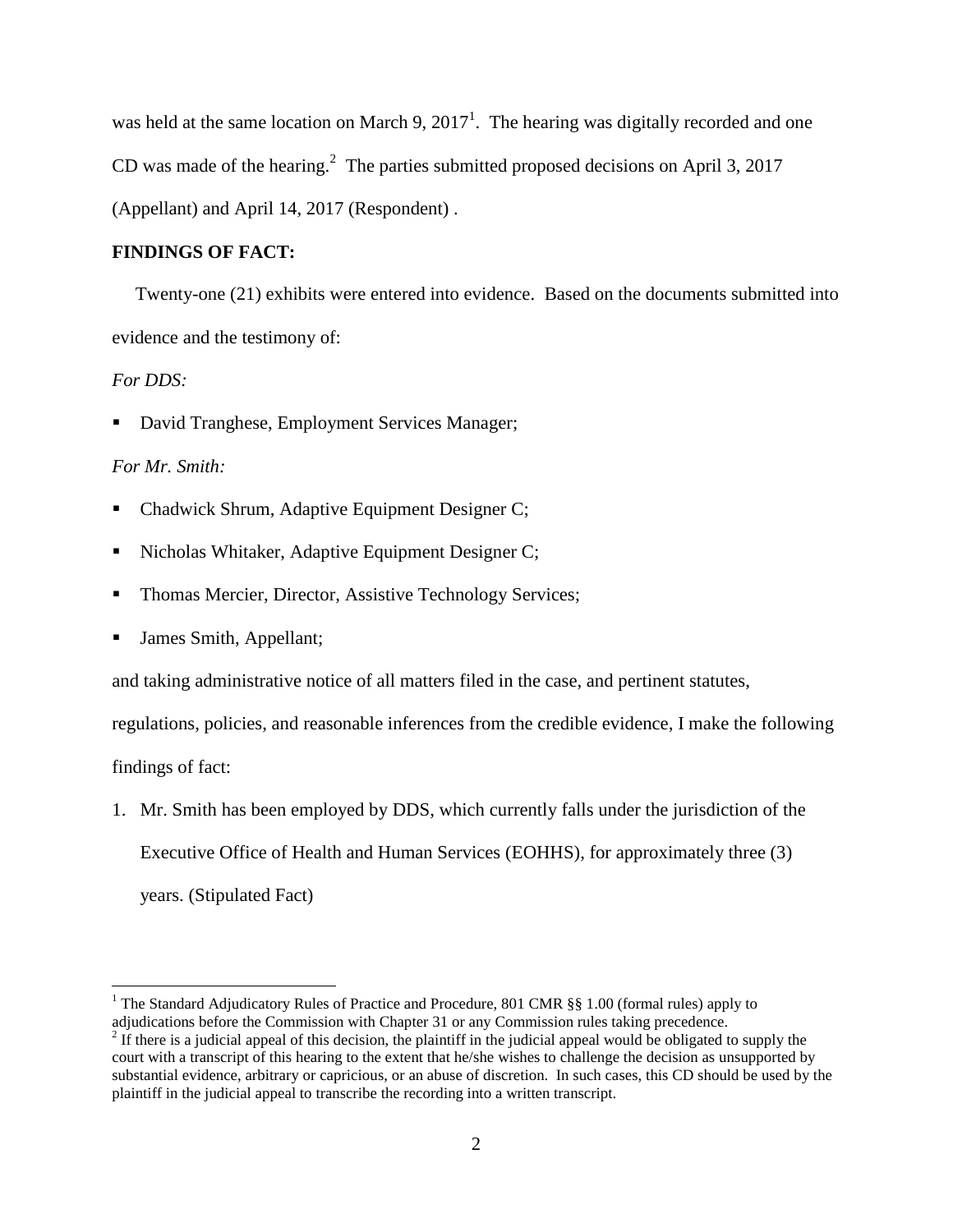- 2. Mr. Smith is currently employed by DDS as an AT II. He has held this position since August 2014 (Stipulated Facts).
- 3. From 1982 to 1996, Mr. Smith served in the United States Marine Corps as a motor equipment mechanic. (Testimony of Mr. Smith)
- 4. From 1993 to 1998, Mr. Smith was employed by the Town of Athol's DPW where he was responsible for the upkeep of Town roads and cemeteries. (Exhibit 21
- 5. From 1998 to 2012, Mr. Smith was employed by the Templeton Development Center as a Motor Equipment Mechanic II where he was responsible for the care and maintenance of farm and site equipment. (Exhibit 21)
- 6. From 2012 to 2014, Mr. Smith was employed for a tire company in Orange, MA as an Inventory Control / Delivery Associate. (Exhibit 21)
- 7. Mr. Smith possesses a Massachusetts Class A Commercial Drivers License (CDL): Passenger Transport, Tank Vehicle Endorsements. (Exhibit 21)
- 8. Mr. Smith possesses a Massachusetts Department of Public Safety License for Hoisting Machinery / Class C Backhoe / Loader. (Exhibit 21)
- 9. The state's Human Resources Division (HRD)'s job specifications for the Adaptive Equipment Technician series recognize two job titles within the series; AT I and AT II. The specifications describe the purpose of the job series as to "construct, alter, fit and repair adaptive equipment such as wheelchairs and protective helmets for clients requiring such specialized equipment." (Exhibit 18, Pg. 1)
- 10. Among the duties common to both titles in the Adaptive Equipment Technician series are the construction, alteration and repair of adaptive equipment, assistance with and instruction in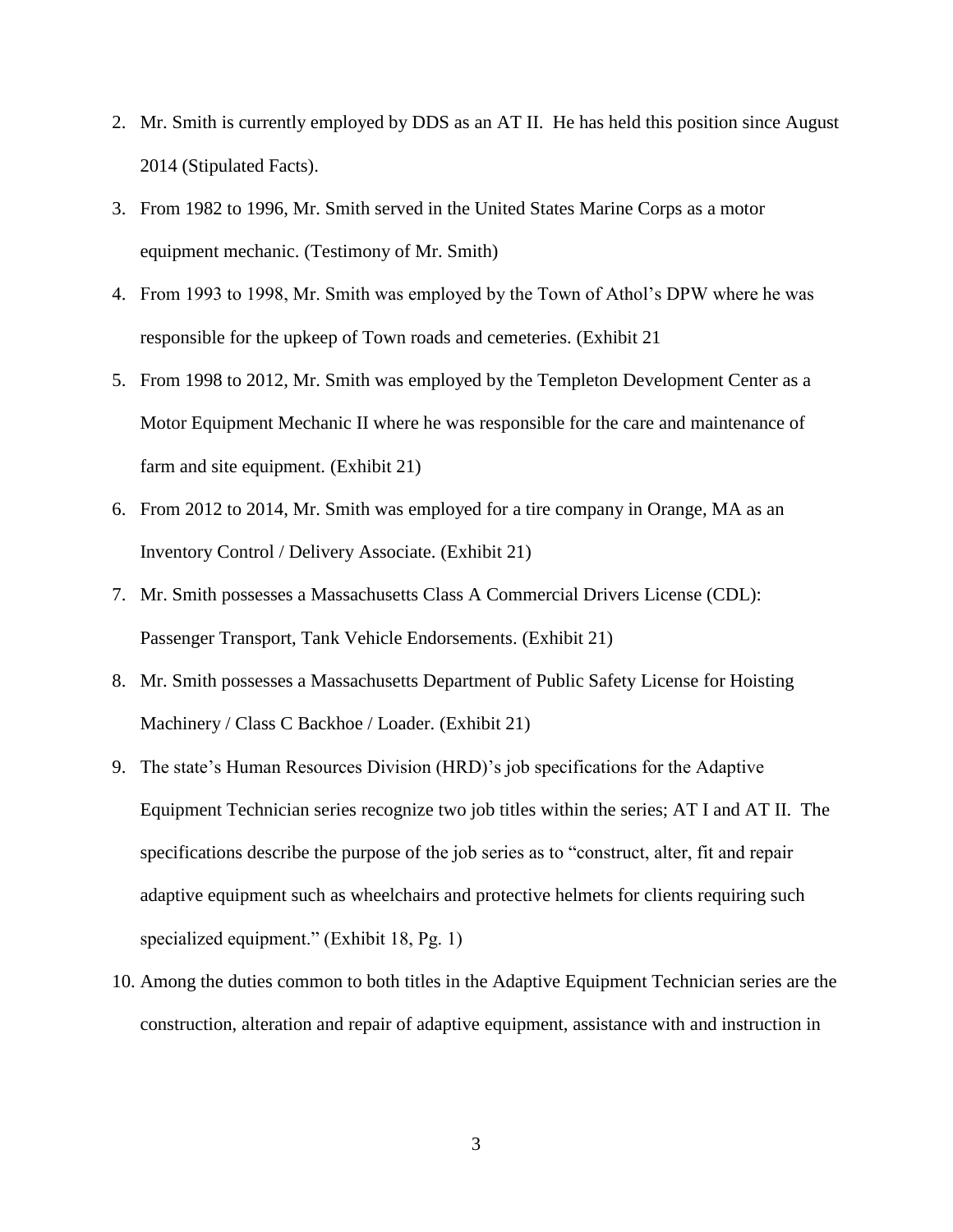the fitting and use of adaptive equipment, and maintaining an inventory of supplies and equipment used. (Exhibit 18, Pg. 1)

- 11. Each title within the Adaptive Equipment Technician series maintains "major work contacts…with patients, clients, agency staff, vendors and other auxiliary personnel". (Exhibit 18, Pg. 1)
- 12. The AT II title is recognized as the "first-level supervisory job" in the Adaptive Equipment Technician series. Incumbents in the AT II title exercise direct supervision over 1-5 assigned personnel. This supervision includes the assignment of work and review of the performance of assigned personnel. (Exhibit 18, Pg. 2)
- 13. Further duties particular to the AT II title include the provision of on-the job training for subordinates and the requisition of materials and supplies as needed. (Exhibit 18, Pg. 2)
- 14. The HRD job specifications for the Program Coordinator series describes the purpose of the series as the coordination, development and implementation of programs for the agency. (Exhibit 19, Pg. 1)
- 15. Common duties among all titles in the Program Coordinator series include data analysis and review, maintaining liaisons with private and public agencies, attending meetings and conferences, and preparing reports. (Exhibit 19, Pg. 1)
- 16. The additional duties of a PC II include providing job training and orientation, development and implementation of procedures, review of reports and memoranda, communication with agency managers and personnel for the purpose of program evaluation, and making recommended program changes based upon evaluation. (Exhibit 19, Pg. 2)
- 17. The PC II title is recognized as the "second-level supervisory job in the series." Incumbents in this title exercise direct supervision over 1-5 "professional personnel", and indirect

4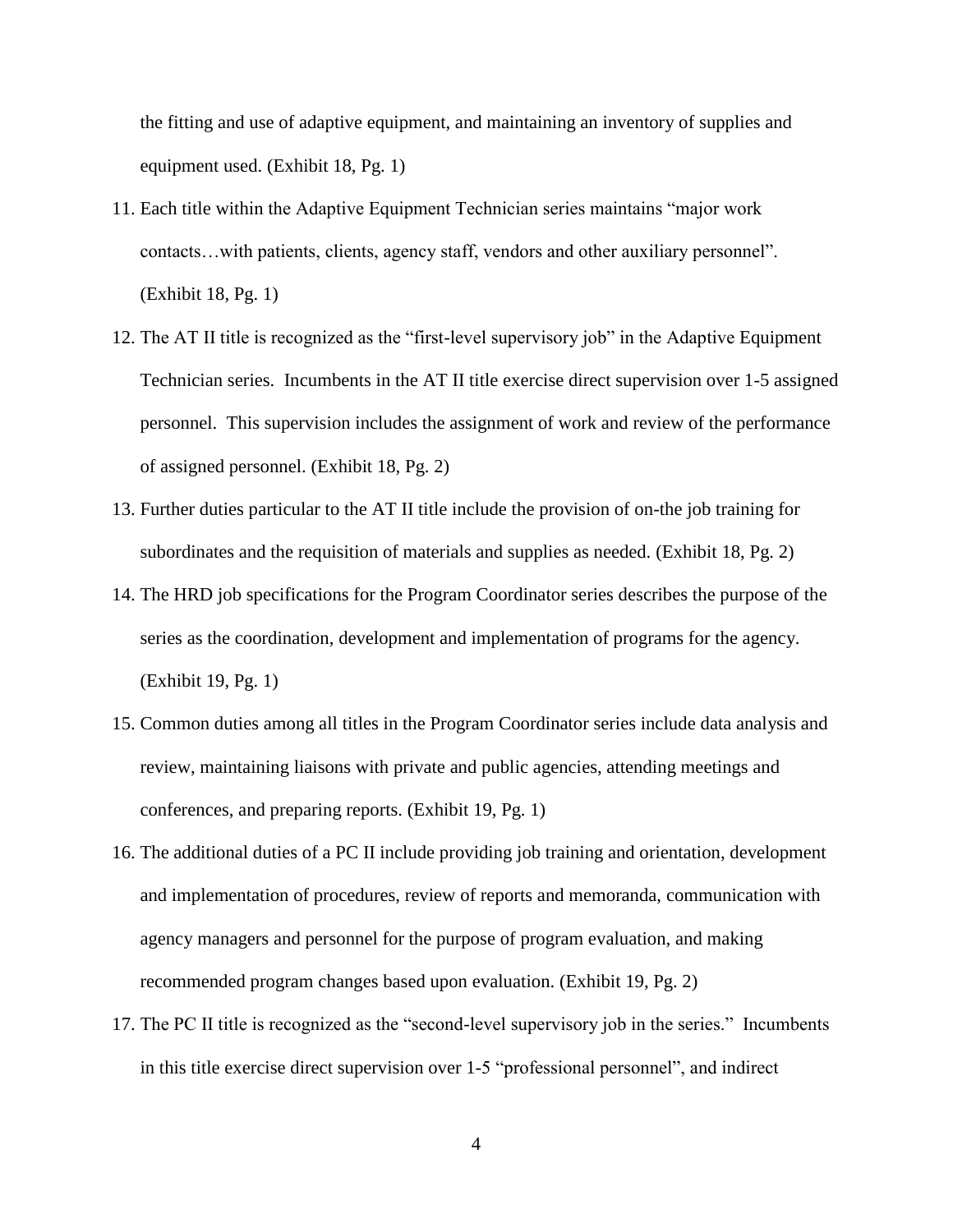supervision over 6-15 "professional, administrative, technical and/or other personnel". (Exhibit 19, Pg. 3)

- 18. HRD's job specifications establish as a minimum entrance requirement for a PC II, "at least (A) three years of full time, or equivalent part time, professional, administrative, or managerial experience in business administration, business management, or public administration the major duties of which involved program management, program administration, program coordination, program planning, and/or program analysis". (Joint Exhibit 19, Pg. 6)
- 19. HRD's job specifications permit the substitution of a bachelor's degree in "business administration, business management or public administration" for up to two years of the aforementioned three years' experience. A graduate degree in any of the aforementioned majors may substitute for the required three years' experience. A bachelor's degree in a major other than the aforementioned majors may substitute for one year of the necessary experience. (Joint Exhibit 19, Pg. 6)
- 20. Mr. Smith's work location is the Assistive Technology Workshop in Worcester. (Worcester AT Workshop) (Testimony of Mr. Smith and Mr. Mercier)
- 21. From 2014 to the present, Thomas Mercier has been Mr. Smith's direct supervisor.(Testimony of Mr. Mercier and Mr. Smith)
- 22. DDS's Assistive Technology Division is responsible for the construction, refurbishment and repair of adaptive medical equipment for DDS clients. DDS operates a total of four assistive technology workshops across the state, including Mr. Smith's work location. (Testimony of Mr. Mercier and Exhibit 13)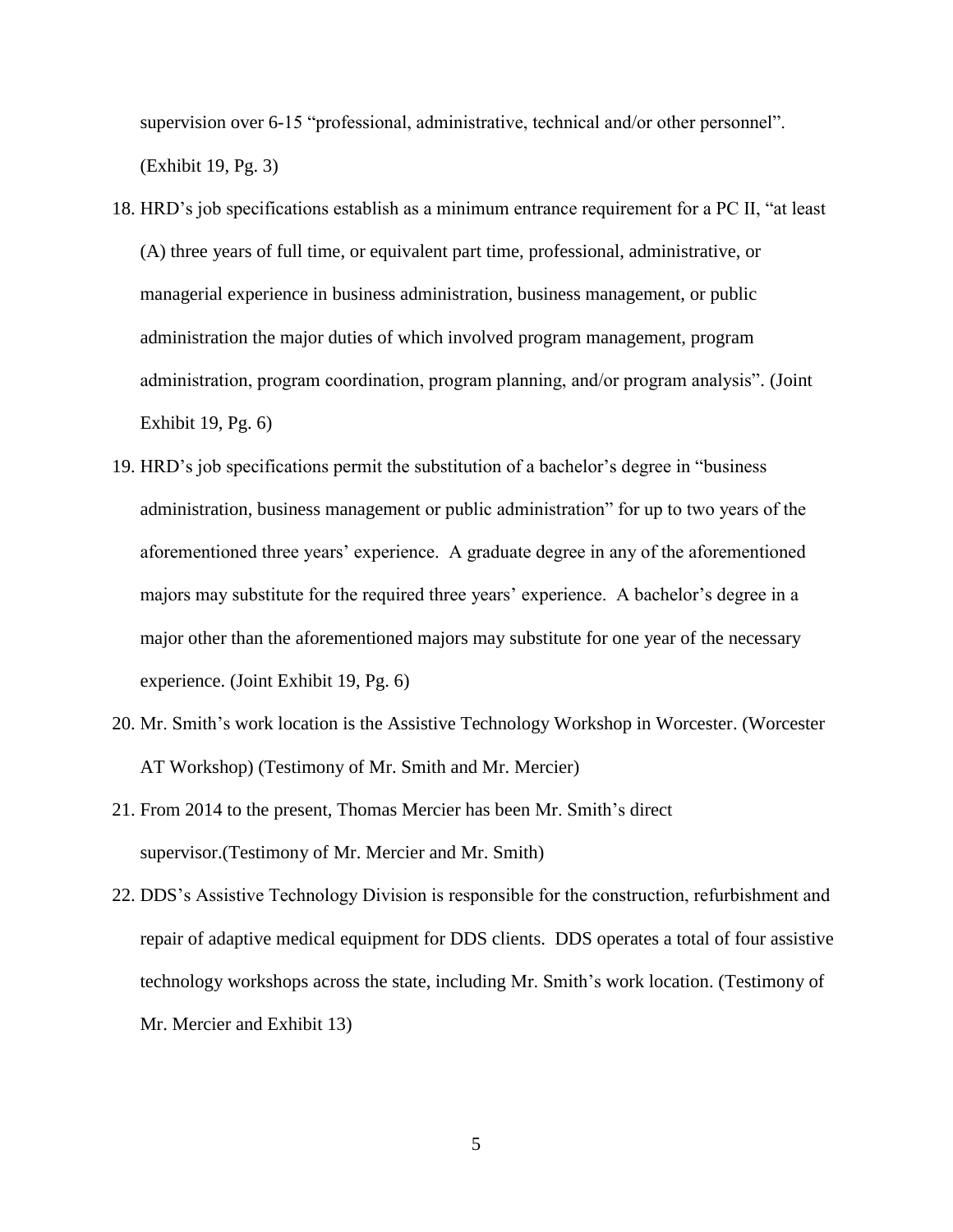- 23. A total of three DDS employees currently work full-time at the Worcester AT Workshop: Mr. Smith as well as Chadwick Shrum and Nicholas Whitaker, both of whom are Adaptive Equipment Designer Cs. A fourth individual was briefly employed at the workshop as an Adaptive Equipment Technician I, but he was recently terminated during his probationary period. (Testimony of Mr. Smith, Mr. Mercier, Mr. Shrum and Mr. Whitaker)
- 24. Since 2014, the Worcester AT Workshop has also been home to the "ReQuipment program", a collaborative effort between the Massachusetts Rehabilitation Commission and an outside entity, ReQuipment, Inc. ReQuipment is a federally-funded initiative to locate and refurbish used medical equipment to make available to anyone in Massachusetts. (Testimony of Mr. Mercier, Exhibit 3)
- 25. Mr. Mercier is the Director of Assistive Technology Services for DDS. (Testimony of Mr. Mercier)
- 26. When the ReQuipment program was first started, Mr. Mercier asked Mr. Smith to coordinate the set-up of the ReQuipment program. Mr. Mercier considers Mr. Smith to be the ongoing coordinator of the ReQuipment program as he relies on Mr. Smith to: a) be the go-to person for ReQuipment donations; b) coordinate the activities of an intern from the Department of Youth Services (DYS); c) post all available equipment on the website; and d) participate in monthly management calls related to the ReQuipment Program. (Testimony of Mr. Mercier)
- 27. In addition to the DYS intern, ReQuipment employs an individual to assist with the operation of the ReQuipment program at the Worcester AT Workshop. This individual, when the position is filled, works at the workshop three eight-hour days per week; Wednesdays, Thursdays and Fridays, and typically performs cleaning assignments. (Testimony of Mr. Smith and Mr. Mercier)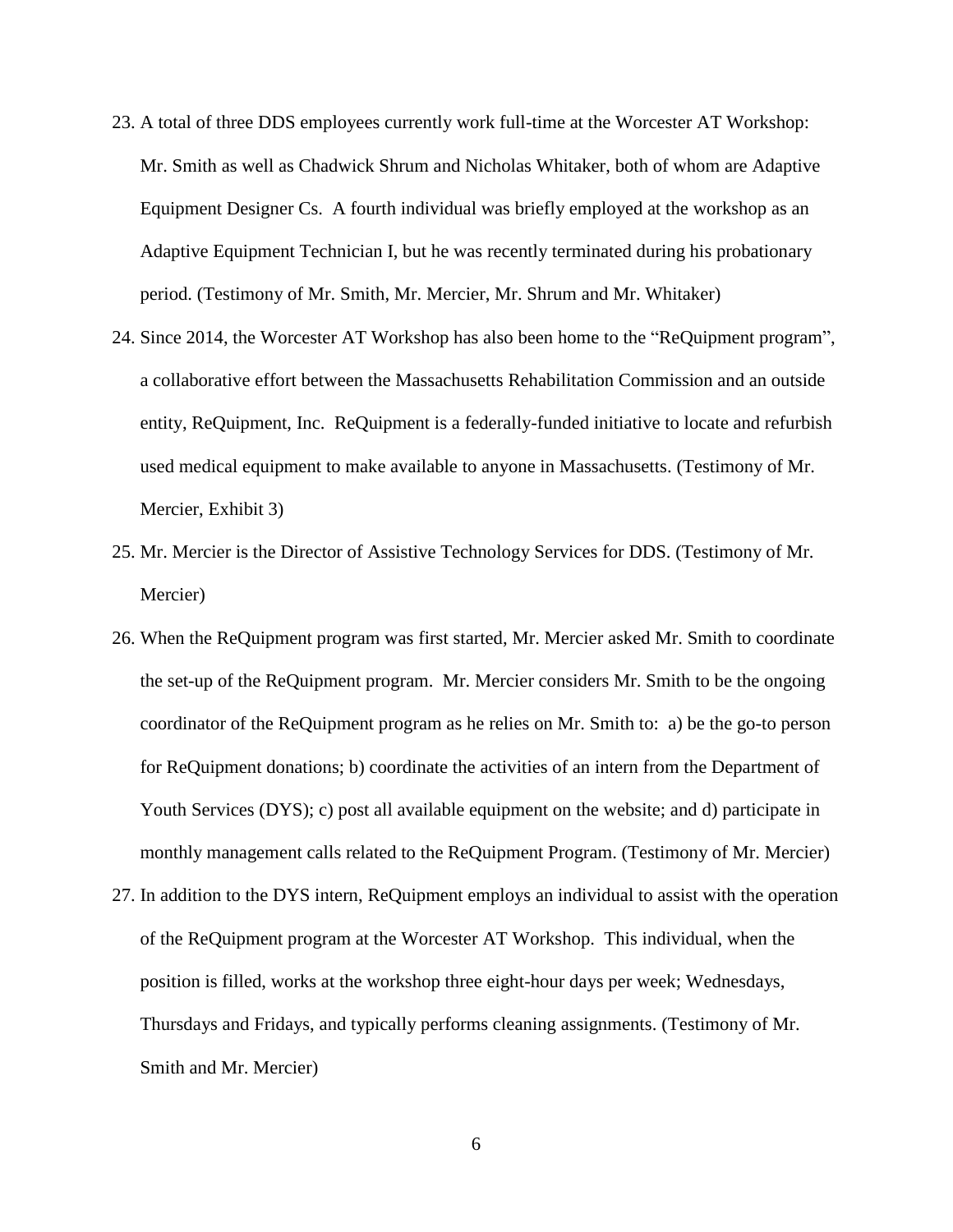- 28. Mr. Smith provides feedback to Mr. Mercier regarding the AT I's job performance. However, Mr. Mercier performed all EPRS evaluations of the AT I. (Testimony of Mr. Mercier).
- 29. On Mondays, Mr. Smith loads a truck with equipment for delivery that day, picks up donated equipment, prepares donated equipment for cleaning, photographs donated equipment and posts the pictures on the ReQuipment website. (Testimony of Mr. Smith)
- 30. On Tuesdays, Mr. Smith performs maintenance for DDS programs in the field. He, Mr. Shrum and Mr. Whitaker typically visit two DDS group homes per week to perform preventative maintenance. These preventative maintenance visits typically start at 6:30-7:00 A.M. and end at 1:00 P.M. (Testimony of Mr. Smith and Mr. Shrum)
- 31. On Wednesdays, Mr. Smith provides oversight to the cleaning and refurbishment of equipment for the ReQuipment program, but also conducts maintenance and repairs for DDS programs. (Testimony of Mr. Smith)
- 32. On alternating Thursdays, Mr. Smith participates in the Worcester AT Workshop's wheelchair clinic, in which DDS staff bring wheelchairs in need of repair to the workshop for maintenance. (Testimony of Mr. Smith)
- 33. On Friday mornings, Mr. Smith coordinates the ReQuipment pick up/delivery schedule for the upcoming week. During the afternoon, he performs maintenance work on DDS equipment. (Testimony of Mr. Smith)
- 34. David Tranghese is the Employment Services Manager for DDS's Central/West Region. He reviews employee requests for reclassification on behalf of the appointing authority and makes recommendations to the appointing authority as to whether or not the request should be approved. The appointing authority decides whether or not to support the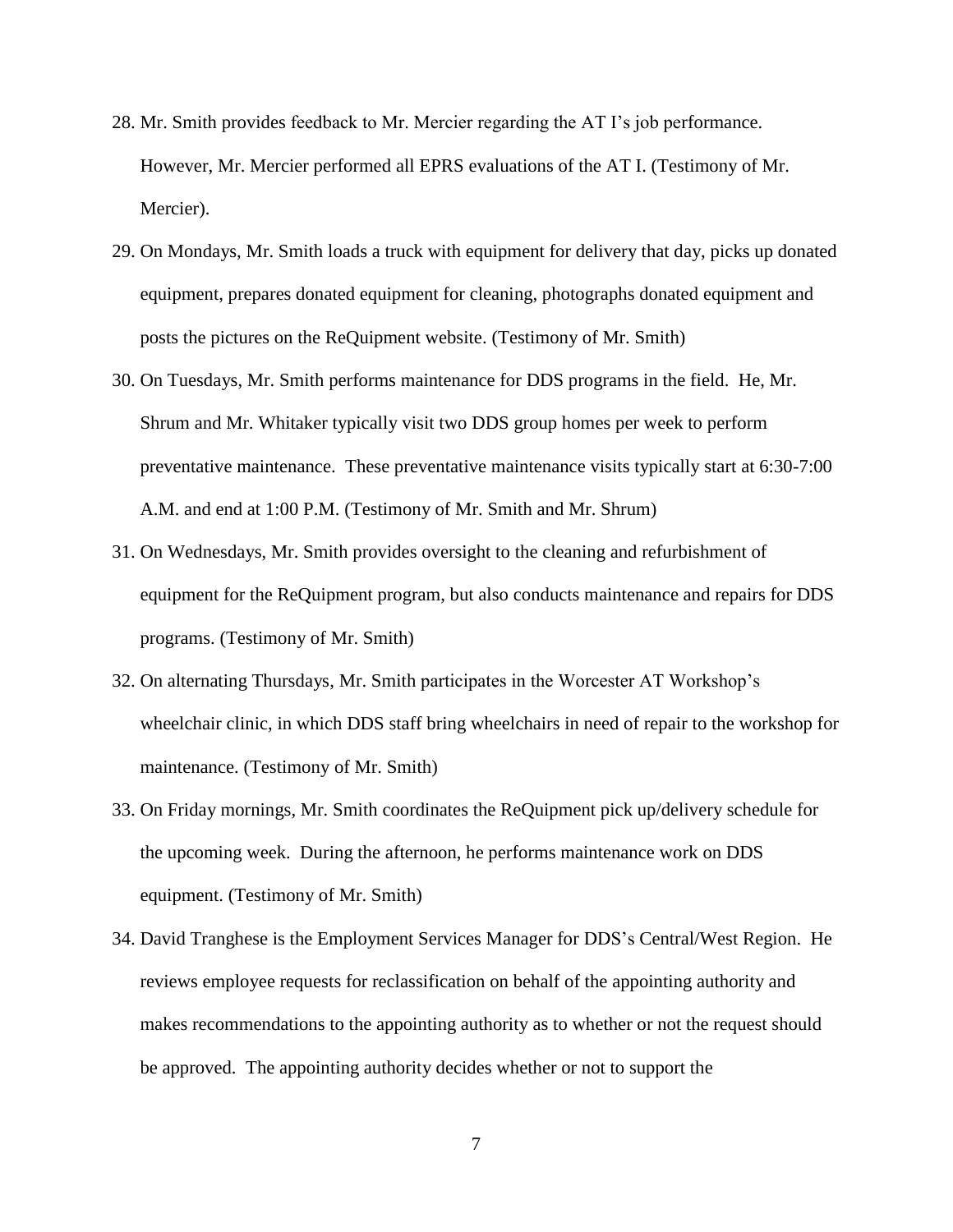recommendation, which is then referred to EOHHS for their consideration. (Testimony of Mr. Tranghese)

- 35. Mr. Tranghese ultimately recommended that Mr. Smith's reclassification request be rejected. His reasons for rejection were twofold. First, he believed that Mr. Smith's description of his job duties within the Interview Guide were consistent with the enumerated duties of an AT II in HRD's job specifications. Second, he did not believe that Mr. Smith met the minimum entrance requirements of a PC II. (Testimony of Mr. Tranghese; Exhibit 17)
- 36. As part of the hearing before the Commission, Mr. Tranghese testified that Mr. Smith also performs all of the level distinguishing duties of a PC II, with the exception of the role of second level supervisor. Mr. Tranghese stated at the hearing before the Commission that the reason for denying the reclassification request was based on the failure to meet the minimum entrance requirements. (Testimony of Mr. Tranghese)
- 37. EOHHS approved the recommendation to deny Mr. Smith's request for reclassification. (Testimony of Mr. Tranghese).

#### *Legal Standard*

"Any manager or employee of the commonwealth objecting to any provision of the classification affecting his office or position may appeal in writing to the personnel administrator and shall be entitled to a hearing upon such appeal . . . . Any manager or employee or group of employees further aggrieved after appeal to the personnel administrator may appeal to the civil service commission. Said commission shall hear all appeals as if said appeals were originally entered before it." M.G.L. c. 30, § 49.

 Mr. Smith must show that he is improperly classified and to do so, he must show that he performs the distinguishing duties of the PC II title more than 50% of the time. See Gaffey v.

8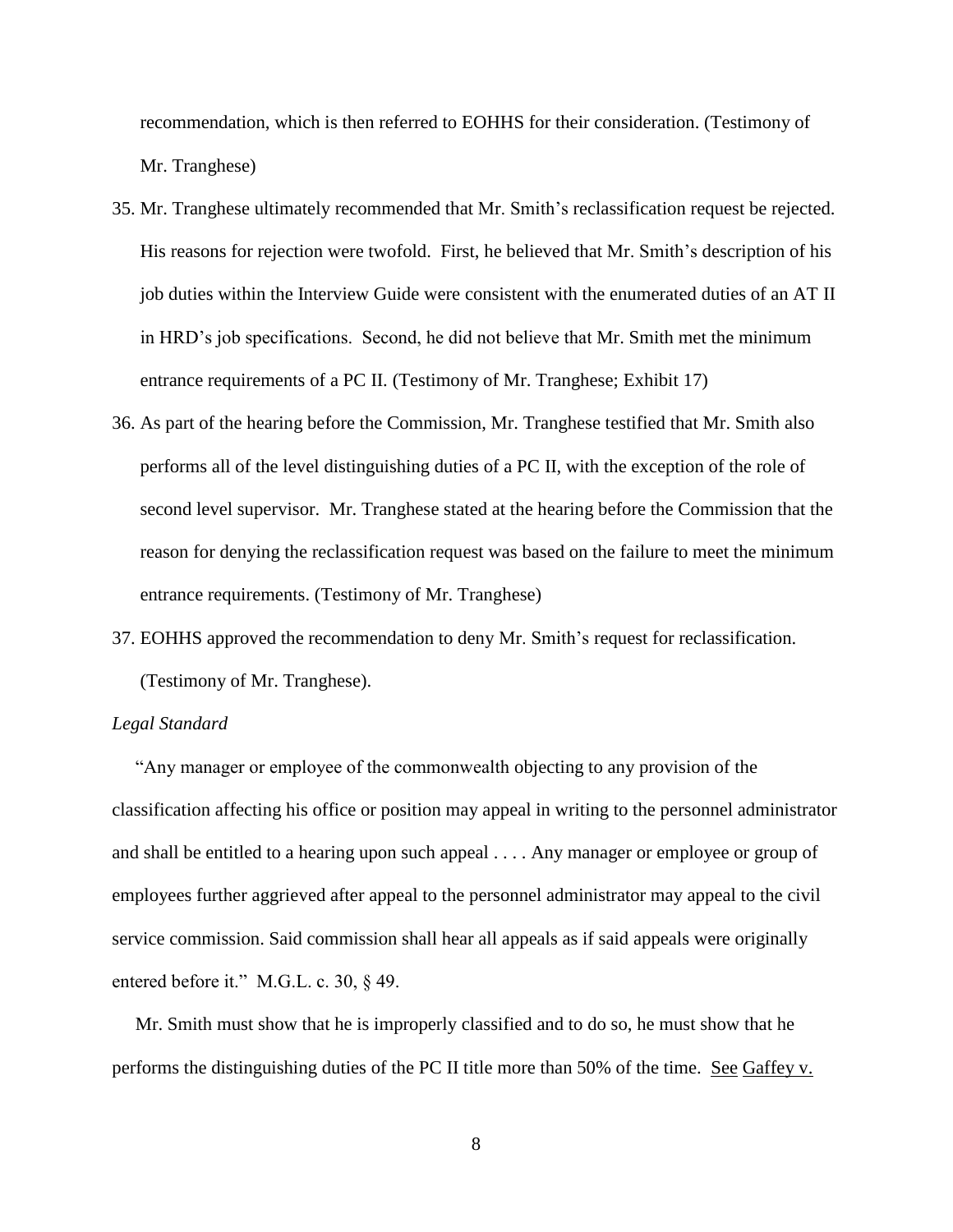Dept. of Revenue, C-11-126 (July 18, 2011); see also Bhandari v. Exec. Office of Admin. and Finance, 28 MCSR 9 (2015) (finding that "in order to justify a reclassification, an employee must establish that he is performing duties encompassed within the higher level position the majority of the time….").

#### *Analysis*

 Based on a careful review of the evidence, including the credible testimony of Tom Mercier, the Director of Assistive Technology Services for DDS, Mr. Smith's duties and responsibilities are consistent with those contained in the Program Coordinator Series. Unlike other AT IIs at DDS, Mr. Smith has been given the responsibility of coordinating a program. According to Mr. Mercier, Mr. Smith was asked to coordinate the set-up of the ReQuipment program, a federallyfunded program established to locate and refurbish used medical equipment to make available to anyone in Massachusetts. Since its inception, Mr. Smith has continued to play a coordination role regarding that program, serving as the go-to person for such things as donations, ensuring that all equipment is posted on the website and making recommendations regarding the program directly to Mr. Mercier and through his participation in monthly management calls.

 Even Mr. Tranghese, the person responsible for making the recommendation to deny Mr. Smith his reclassification, acknowledged as part of his credible testimony that Mr. Smith performs all of the level-distinguish duties of a PC II. Mr. Smith's request was denied, however, because, according to DDS, he does not meet the minimum entrance requirements. The evidence shows otherwise. Through his program coordination duties at DDS over the past three (3) years, Mr. Smith has accumulated three (3) years of experience in program management.

 Mr. Smith, however, is not a second-level supervisor, a requirement of a PC II. At best, he performs functional supervision, when the positions are filled, of a DYS intern and an AT I.

9